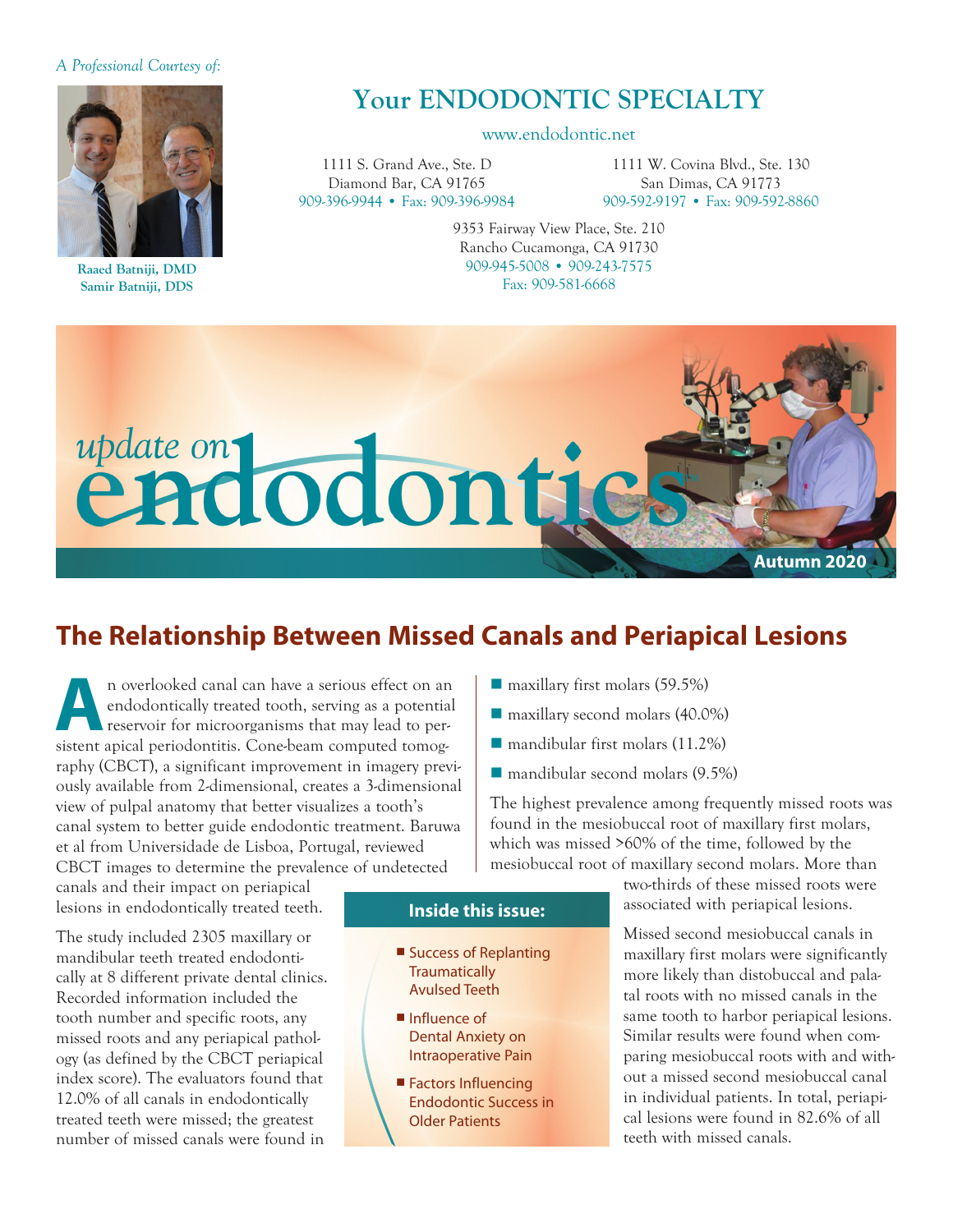

### **Conclusion**

While a missed root canal can be a cause for endodontic therapy failure, its diagnosis represents a clinical challenge because it is not associated with any specific symptoms. Studies have demonstrated the widespread prevalence of second mesiobuccal canals in maxillary first molars, a variable and complex anatomy that can make detection difficult. These anatomical difficulties may also be a contributing factor to the high rates of missed canals in the distal roots of maxillary first molars and the mesial roots of maxillary second molars.

The results of this study highlight the need for practitioners to have a full understanding of tooth anatomy, root canal configurations and possible variations before beginning endodontic treatment.

*Baruwa AO, Martins JNR, Meirinhos J, et al. The influence of missed canals on the prevalence of periapical lesions in endodontically treated teeth: a cross-sectional study.* J Endod *2020;46:34-39.*

## **Success of Replanting Traumatically Avulsed Teeth**

**The chances of successful replantation following traumatic tooth**<br>avulsion have increased over the lest several decedes primarily due to tation following traumatic tooth avulsion have increased over the last several decades, primarily due to the development of proper endodontic treatment limiting pulp space infection and the resultant root resorption. The key element is minimizing damage to the cementum and the periodontal ligament (PDL), which can regenerate

### **Table 1.** *Estimated risk of ankylosis based on dry time.*

|                   | <b>Risk of ankylosis</b> |                    |  |
|-------------------|--------------------------|--------------------|--|
| <b>Dry time</b>   | Immature root            | <b>Mature root</b> |  |
| $\leq$ 20 minutes | 33.9%                    | 59.4%              |  |
| 20–40 minutes     | 49.6%                    | 78.3%              |  |
| 40-60 minutes     | 54.4%                    | 81.9%              |  |
| $>60$ minutes     | $60.0\%$                 | 86.4%              |  |

themselves to heal resorption cavities. However, extensive damage to the cementum or the PDL may prevent spontaneous revascularization, leading to external root resorption.

The PDL of an avulsed tooth exposed to the air may become necrotic due to drying out. The resultant necrotic PDL leads to ankylosis, an ingrowth of bone that will eventually substitute for the tooth, causing the replanted tooth to fail.

Most studies reporting on the impact of drying time on avulsed teeth have involved in vivo experiments on dogs and monkeys, but very little clinical data exist reflecting human dental experience. Lauridsen et al from Copenhagen University Hospital, Denmark, reanalyzed older, long-term data to determine dry time's effect on the long-term survival of and the development of ankylosis in replanted teeth.

Patients in the study had been treated over a 23-year period at the emergency room of 1 hospital for avulsion of a permanent incisor. The tooth had been placed in saline, cleaned if obviously contaminated and replanted in its socket using digital pressure. The time between the tooth's avulsion and placement of the tooth either in a storage medium or by replantation was recorded. Teeth with mature root formation were treated endodontically 7 to 14 days after replantation;

teeth with immature roots were treated only if signs of pulp necrosis or infection-related root resorption were observed. Patients underwent a standard follow-up program for up to 20 years.

After reviewing the results of 400 replanted teeth (from 322 patients), the authors found that the stage of root development and the amount of dry time were the most important factors in the development of ankylosis. Teeth with immature roots fared better than did teeth with mature roots; longer time periods exposed to air correlated with poorer outcomes (Table 1).

#### **Conclusion**

One interesting takeaway from this study was that 40% of teeth with immature roots (and nearly 14% of teeth with mature roots) did not develop ankylosis even after being exposed to the air for >60 minutes. Thus, the authors recommended that replantation should be an option for all avulsed teeth, regardless of dry time, and that the current standard calling for the removal of the PDL in teeth exposed for >60 minutes should be reconsidered.

*Lauridsen E, Andreasen JO, Bouaziz O, Andersson L. Risk of ankylosis of 400 avulsed and replanted human teeth in relation to length of dry storage: a re-evaluation of a long-term clinical study.* Dent Traumatol *2020;36:108-116.*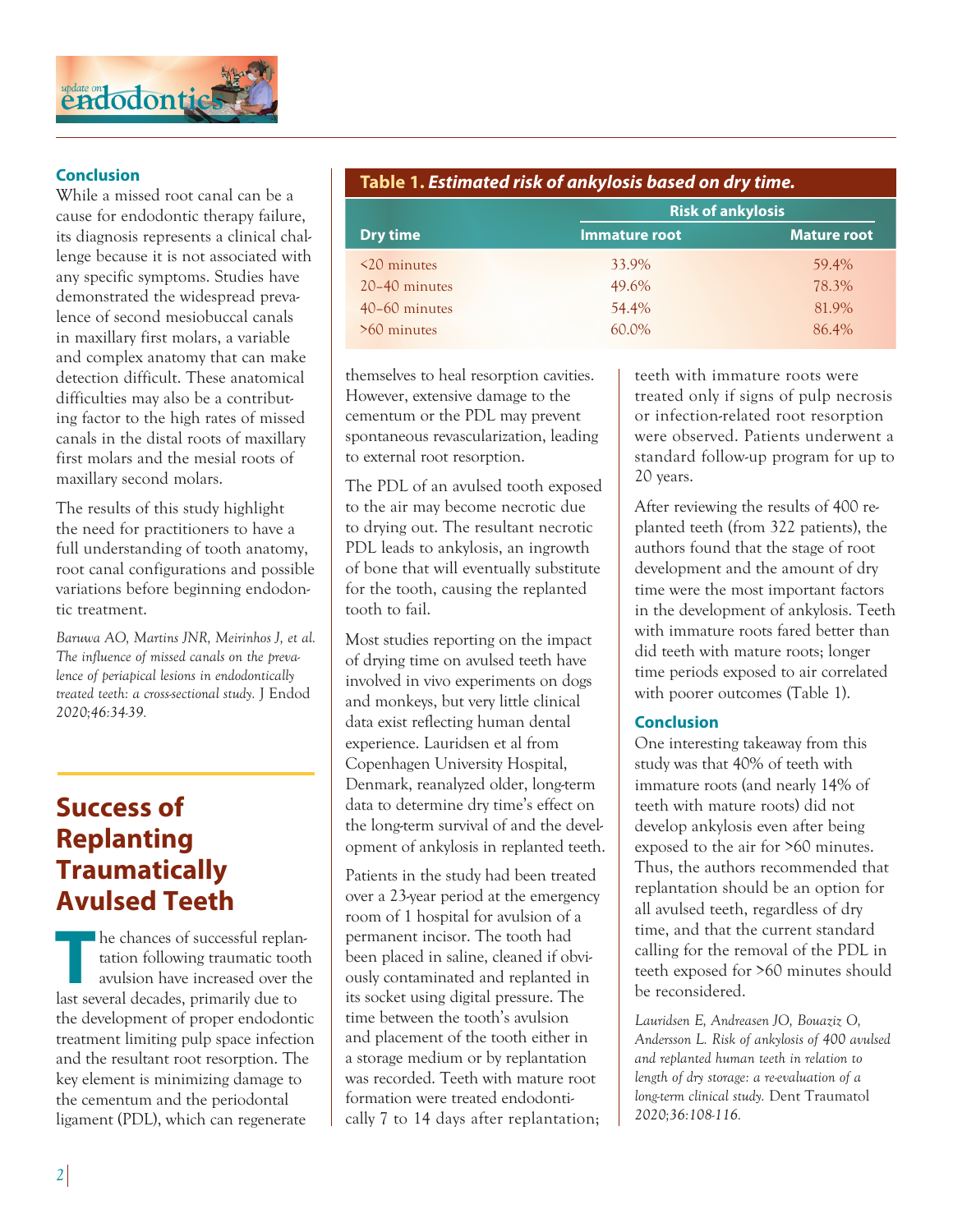## **Influence of Dental Anxiety on Intraoperative Pain**

**D**ental anxiety often causes<br>patients to delay treatmen<br>until they feel oral pain, w patients to delay treatment until they feel oral pain, which can lead to a vicious cycle of anxietypain. A heightened fear of dental procedures may be particularly strong among patients facing root canal treatment. Two main concerns of patients facing root canal treatment are duration of procedure and pain.

Studies have suggested that increased dental anxiety, along with fear of pain, may actually trigger an increase in intraoperative pain felt by patients during root canal treatment. Evaluating dental anxiety can help the practitioner manage patients with anxiety, along with providing evidence-based information about the psychological component that often prevents patients from seeking endodontic treatment.

Murillo-Benítez et al from the University of Sevilla, Spain, analyzed whether anxiety influences a patient's intraoperative pain after controlling for other factors (e.g., preoperative pain, gender, age, endodontic diagnosis and premedication) that might contribute to their perception of pain during root canal treatment. The investigators enrolled 90 consecutive men and 90 consecutive women (age range, 18–68 years) who had sought

treatment at 2 private dental clinics located in middle-class neighborhoods after they had been found to require root canal treatment on any tooth. Patients who needed any other dental treatment were excluded. Demographic data and medication use were recorded for each patient, along with decayed, missing and filled teeth (DMFT) index, affected tooth, endodontic diagnosis and periapical status.

Before treatment, each patient completed the short-form Dental Anxiety Inventory (S-DAI), which requires individuals to evaluate each of the 9 statements on the questionnaire, such as, "When I think of the sound of the drilling machine on my way to the dentist, I would rather go back," on a scale of 1 (never) to 5 (always); anxiety scores were grouped as

- $\blacksquare$  mild (9–21)
- $\blacksquare$  moderate (22-34)
- $\blacksquare$  high (35–45)

Self-reported preoperative and intraoperative pain was evaluated using a 10-cm visual analog scale (VAS) that ranked pain levels from 0 (absent) to 10 (unbearable). Treatment duration ranged from 40 to 90 minutes (mean, 63 minutes).

Slightly more than 75% of patients rated their intraoperative pain as mild or none, with no difference seen by gender. More than half the patients had moderate or high anxiety as

## **Table 2.** *Patients' perceived pain level by differing anxiety levels.*

|                      |               | <b>Pain level</b> |                 |                |  |
|----------------------|---------------|-------------------|-----------------|----------------|--|
| <b>Anxiety level</b> | <b>Absent</b> | <b>Mild</b>       | <b>Moderate</b> | <b>Intense</b> |  |
| Mild $(n = 72)$      | $40.3\%$      | 48.6%             | 11.1%           | $0\%$          |  |
| Moderate $(n = 41)$  | 34.1%         | 48.8%             | $14.6\%$        | 2.4%           |  |
| High $(n = 67)$      | 17.9%         | 38.8%             | 32.8%           | 10.4%          |  |

shown on the S-DAI, with more men than women scoring mild anxiety levels. Patients who scored higher anxiety levels on the S-DAI reported higher levels of intraoperative pain (Table 2). On multivariate regression analysis, 2 factors—a diagnosis of apical periodontitis and increased S-DAI score correlated significantly with greater intraoperative pain.

### **Conclusion**

While this study demonstrated that intraoperative pain during root canal treatment is tolerable for most patients, the findings suggest that practitioners may underestimate the pain patients experience during treatment, especially patients who demonstrate dental anxiety.

Before treatment begins, it may prove beneficial to determine a patient's level of dental anxiety, then promote any activities that lessen and avoid any activities that increase that anxiety. Knowing a patient's degree of anxiety can help the practitioner decide whether to use anxiety medication and/or anesthesia to control patient pain during endodontic treatment.

*Murillo-Benítez M, Martín-González J, Jiménez-Sánchez MC, et al. Association between dental anxiety and intraoperative pain during root canal treatment: a cross-sectional study.* Int Endod J *2020;53:447-454.*

# **Factors Influencing Endodontic Success In Older Patients**

Successful endodontic treatment<br>
ation of health factors that have<br>
an impact on a patient's dontal status of patients requires consideran impact on a patient's dental status.